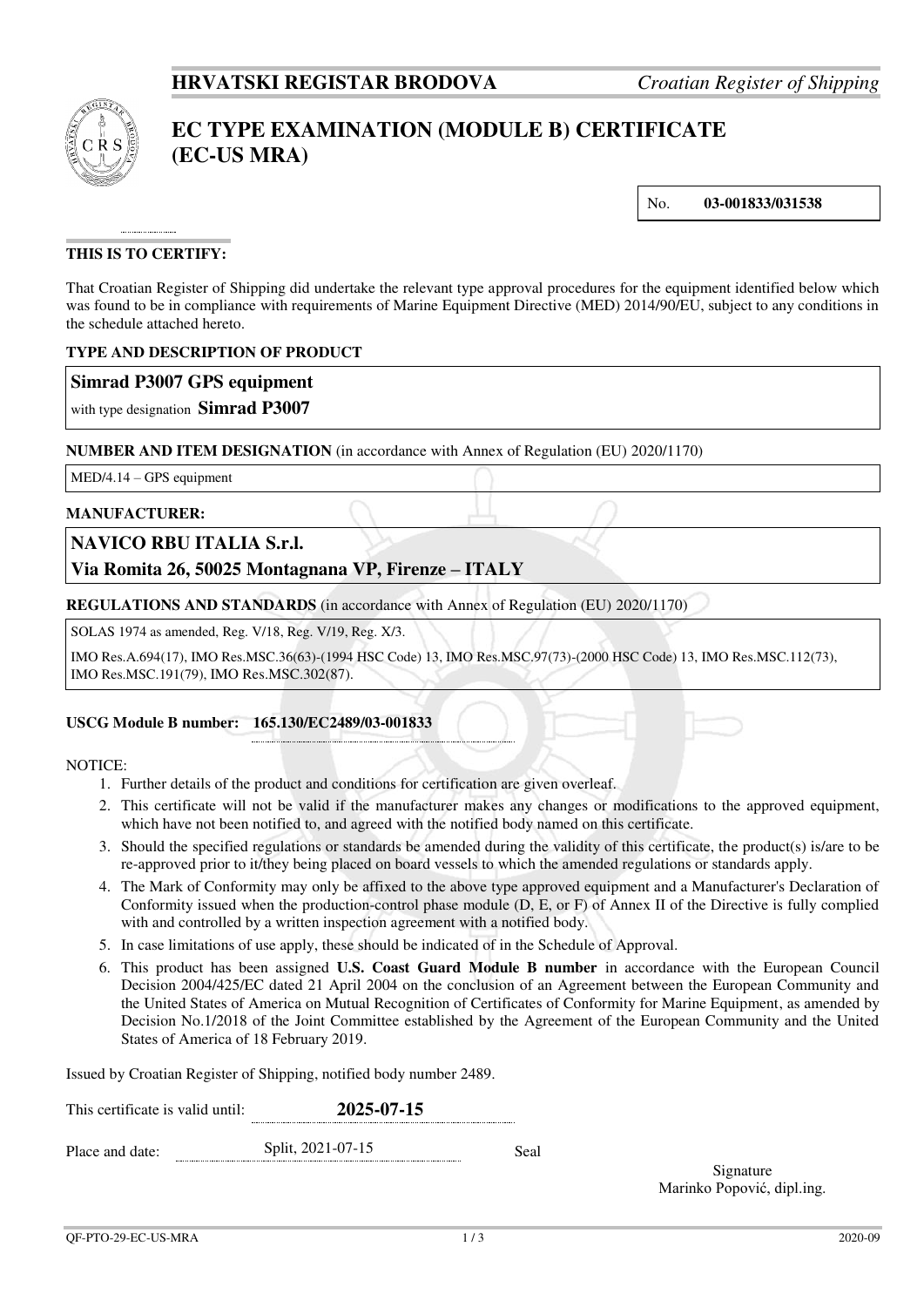## **THE SCHEDULE OF APPROVAL**

#### **1. PRODUCT DESCRIPTION**

*Simrad P3007 GPS system consists of the following components:* 

|    | Item name           | Description    | Part number   | SW ver.      | Location       |
|----|---------------------|----------------|---------------|--------------|----------------|
| 1. | Display unit $-7$ " | P3007          | 000-14128-001 | 2.0.x        | Protected      |
| 2. | Smart antenna       | GS70           | 000-11137-001 | $1.1.02$ .xx | <i>Exposed</i> |
| 3. | <b>Junction Box</b> | <i>MX610JB</i> | 000-11139-001 | 1.1 xx       | Protected      |
| 4. | <b>Junction Box</b> | <i>MX612JB</i> | 000-10916-001 | 1.1 xx       | Protected      |

#### **2. APPLICATION/LIMITATION OF USE**

*System is to be installed in a protected environment. P3007 is tested for compliance with BAM requirements – IMO Res.MSC.302(87).*

#### **3. DESIGN DRAWINGS AND SPECIFICATIONS**

*P2005/P3007, Operator Manual, item number – 988-12428-002, P3007, Installation Guide, item number – 988-12389-003, GS70 Installation Guide, item number – 988-10540-003, MX610 Junction Box - Installation Guide, item number – 988-12457-001, MX612 Junction Box - Installation Guide, item number – 988-12458-001.* 

#### **4. TYPE TEST RECORDS/LABORATORY RECOGNITION STATUS**

*Environmental testing – IEC 60945(2002) including Corrigendum 1(2008); Serial interface testing – IEC 61162-1(2016) & IEC 61162-2 (1998); NMEA 2000 standard – IEC61162-3(2010); Serial interface testing – IEC 61162-450 (2011), Lightweight Ethernet; Presentation of navigation information – IEC 62288 Ed.2 (2014-07); GPS Performance standard – IEC 61108-1 Ed. 2 (2003); CRS letter of approval – 2724/TSE/VB/031423 dated 2019-11-08; Serial interface testing – IEC 61162-450 Ed. 2.0 (2018); Bridge alert management testing – IEC 62923-1 Ed. 1.0 (2018) & IEC 62923-2 Ed. 1.0 (2018) CRS letter of approval – 1475/TSE/NP/031516 dated 2021-07-13.*

#### **5. MATERIALS OR COMPONENTS REQUIRED TO BE TYPE APPROVED OR TYPE TESTED**

*This approval remains valid for subsequent minor software amendments, as allowed by the 2.0.0.x format (x=a numeral), where written details of any such modification have been submitted to and accepted by the approvals authority.*

#### **6. OTHER MATERIALS AND/OR COMPONENT**

*There are several optional units – junction boxes for a more complex display interconnections, as stated in product description table.*

#### **7. PRODUCTION SURVEY REQUIREMENTS**

*The P3007 GPS system shall be supplied by 24VDC in accordance with Installation Manual.* 

#### **8. ONBOARD INSTALLATION AND MAINTENANCE REQUIREMENTS**

*The installation on board shall be verified and tested according to Installation & Operation Manual.*